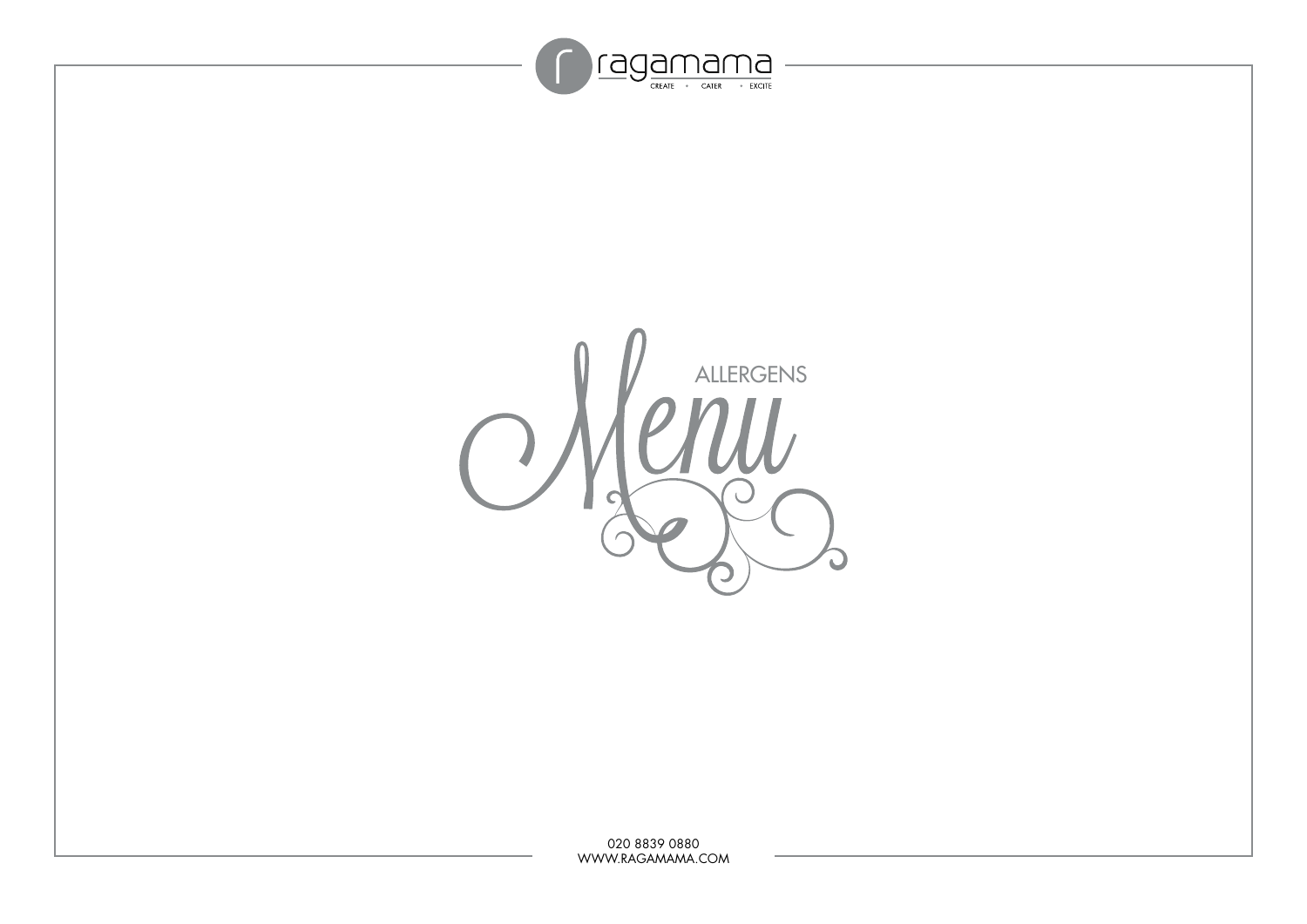## [C] - CRUSTACEA - ALLERGENS

- Assorted Sandwiches
- Chilly Garlic Prawns

• Golden Fried Prawns

- Prawn Bhuna
- Prawn Goan Curry
- Prawn Tempura
- Prawns Chilli Basil
- Prawns Karahi



• Salt & Pepper Prawn

[CE] - CELERY ALLERGENS

• Spring Rolls

## [D] - DAIRY ALLERGENS

- Assorted Sandwiches
- Afghani Halwa
- Afghani Pulao
- Aloo Methi
- Aloo Papdi Chat
- Aloo Raita
- Aloo Tikki Chat
- Amrit Dahi
- Amrit Pak
- Amrit TadkeWala Dahi
- Angoori Rasmalai
- Assorted Non-Veg Sandwiches
- Chicken Shwarma
- Chicken Supreme
- Chicken Tava Masala
- Chicken Tava Tak-a-Tak
- Chicken Tikka
- Chicken Tikka in Pita Pocket
- Chicken Tikka Masala
- Chicken Tokri Tikka
- Chilli Mushroom
- Chilli Paneer
- Chilli Paneer on Bed of Hakka Noodles
- Khandvi
- Kheer Maharani
- Kukad Makhani
- Kulcha Naan
- Kulfi Falooda
- Laccha Parantha
- Lamb Biryani
- Lamb Boti Kebab
- 
- 
- 
- Lamb Hyderabadi
- Payasam
- Pea Pattie Chana Chaat
- Pear & Chocolate Tart
- Pesto Paneer
- Phirni
- Phool Khaja
- Pineapple Raita
- Pista Kulfi
- Profiteroles
- Pudina Chutney
- Punjabi Kadhi Pakora
- Punjabi Samosa

- Lamb Burgers
- Lamb Chop Masala
- Lamb Chops
- -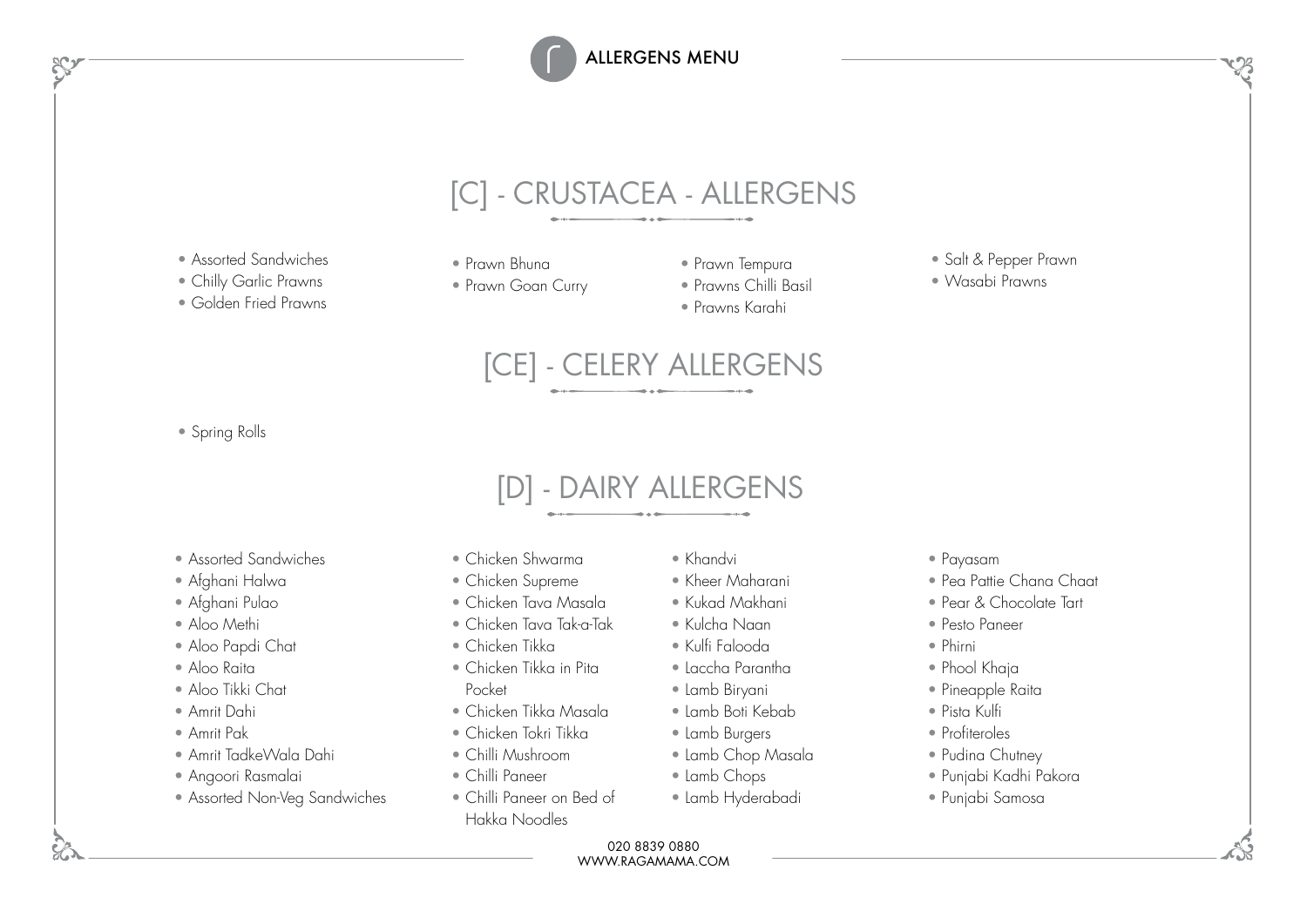- Assorted Sandwiches
- Assorted Veg Sandwiches
- Baklava
- Banarsi Kofta
- Banofie Pie
- Barfi
- Bellini Bhaji
- Bhalla Chat
- Bhelpoori Chat
- Bombay Falooda
- Bombay Sandwich
- Boondi Raita
- Boondi with Gulab Jamun
- Brushetta
- Bundi
- Bundi & Mini Jamun
- Bundi Ladoo
- Butter Chicken
- Butter Naan
- Cabbage Varai
- Cake
- Cake (Eggless)
- Chat Baskets
- Cheese Sandwich
- Cheese Tomato Belini
- Cheesecake
- Chicken Achari Tikka
- Chicken Adda
- Chicken Biryani
- Chicken Burgers
- Chicken Chilly Tikka
- Chicken Dhingri Dulma
- Chocolate Brownie
- Chocolate Mousse
- Chocolate Pyramid
- Chocolate Roulade
- Chocolate Souffle Cup
- Chum Chum
- Churma Ladoo
- Cinnamon Apple Samosa
- Coleslaw
- Cookies
- Crème Brule
- Crepes
- Croissants
- Cucumber Raita
- Daal Bukhara
- Daal Bunjara
- Daal Dhaba
- Dahi
- Dahi Bhalle
- Danish Pastries
- Delhi Wali Chaat
- Dhokla Bhaji
- Donuts
- Dum Aloo
- Elaichi Cheesecake
- Elaichi Mousse
- Falafel Shwarma
- Ferrero Rocher Barfi
- Fruit Cocktail
- Fruit Tart
- Gajjar Halwa
- Garlic Nan
- Lamb Pasanda Korma
- Lamb Pulao
- Makhni Vegetable
- Malai Kofta
- Malai Kulfi
- Malai Paneer Corn Kebab
- Malai Pooda
- Mango Cheese Cake
- Mango Kulfi
- Mango Shrikhand
- Margharita Pizza
- Masala Chai
- Masala Corn
- Methi Chicken
- Methi Malai Mutter
- Methi Malai Paneer
- Mircha
- Mithai
- Mixed Raita
- Mixed Vegetable
- Mohanthal
- Monthal
- Moong Badam Halva
- Mour Milagai

020 8839 0880 WWW.RAGAMAMA.COM

- Muffin
- Murgh Kesar Kastori
- Murgh Patial Shahi
- Murgh Popcorn
- Mushroom Mutter
- Mushroom Spring Onion
- Mutter Paneer
- Mutter Pulao
- Rabri
- Ragda Pattice

• Raj Kachori Chaat • Rajasthani Khasta • Rajma Masala • Rajma Sweetcorn

• Raspberry Cheese Cake

• Samosa Chana Chat • Sev Poori Chaat • Sevian Pulao • Shahi leera Tikka • Shahi Tukra • Sheer Korma • Sheermal Naan • Shish Taouk • Shrikhand • Spicy Lychees

• Strawberry Cheesecake • Stuffed Jalapenos

• Sweet Roti/ Paratha • Tandoori Aloo Chat

• Tava Paneer • Tea & Coffee

• Tiramisu

• Stuffed Sun Blushed Tomatoes • Summer Fruit Cheese Cake

• Thai Green Curry with Tofu

• Raita

• Rasgulla • Rasmalai

• Saag Paneer • Salted Lassi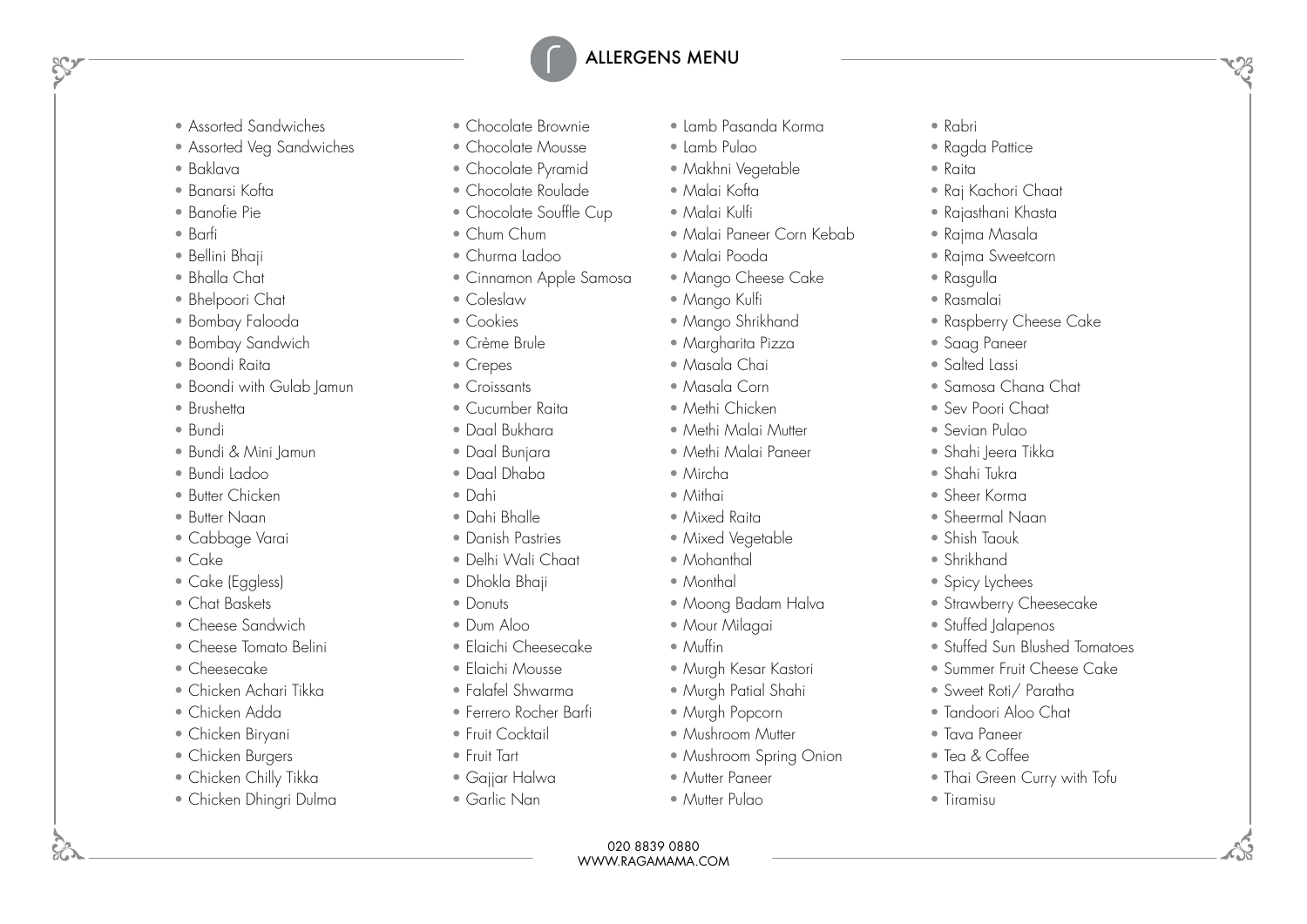- Chicken Dopiazza
- Chicken Dum Kebab
- Chicken Haryali Tikka
- Chicken in Asparagus & Mushroom Sauce
- Chicken Jeera Masala
- Chicken Jeera Tikka
- Chicken Kali Mirch Tikka
- Chicken Karahi
- Chicken Kathi
- Chicken Kolapuri
- Chicken Laccha Masala
- Chicken Makhani
- Chicken Malai Hariyali Tikka
- Chicken Malai Tikka
- Chicken Methi Chaman
- Chicken Methi Tikka
- Chicken Paar Kebab
- Chicken Pulao
- Chicken Saagwala
- Chicken Shashlick Tikka
- Chicken Shistouk Pitta
- Gathiya
- Gobi Nawabi
- Greek Salad
- Grilled vegetables in béchamel sauce on bed of rice
- Gujrathi Kadi
- Gulab Jamoon
- Halloumi Shwarma
- Hara Barra Kebab
- Hara Bhara
- Holland Peppers with Malai Cheese
- Ice Cream
- Ice Cream With Mangoes &
- Lychees
- Kadhi
- Kaju Sweetcorn
- Kaju-Katri
- Kala Jamoon
- Kashmiri Khasta
- Keema Pao
- Kesar Pulao
- Kesar Shrikhand
- Kesari
- Okra, Tomato & Pepper Kulambu
- Palak Paneer
- Pan Fried Sea Bass Warm Salad of Potatoes with lemon Butter Sause
- Paneer Bhurii
- Paneer Butter Masala
- Paneer Haryali Tikka
- Paneer Kaju Corn
- Paneer Karahi
- Paneer Makhni
- Paneer Manchurian
- Paneer Methi Tikka
- Paneer Palak
- Paneer Parantha
- Paneer Pasanda

• Paneer Wraps • Pao Bhaji

• Passion Cheescake • Passion Mousse

- Paneer Shashlik Tikka
- Paneer Tandoori Tikka • Paneer Tikka Masala
- - Wedding Cake (Eggless)
	- Yoghurt
	- Yogurt Roll

- Tomato & Cheese Sandwich
- Tomato Pasta
- Trikona Parantha
- Triple Chocolate Mousse
- Ush Bul Bul
- Vada Pao
- Vanilla Ice Cream
- Vanilla Ice Cream With Fruit
- Veg Fajita Wrap
- Vegetable Biryani
- Vegetable Burgers
- Vegetable Croline
- Vegetable Jalfrezi
- Vegetable Kebab Roll
- Vegetable Kofta
- Vegetable Korma
- Vegetable Puffs
- Wedding Cake
- 
- 
-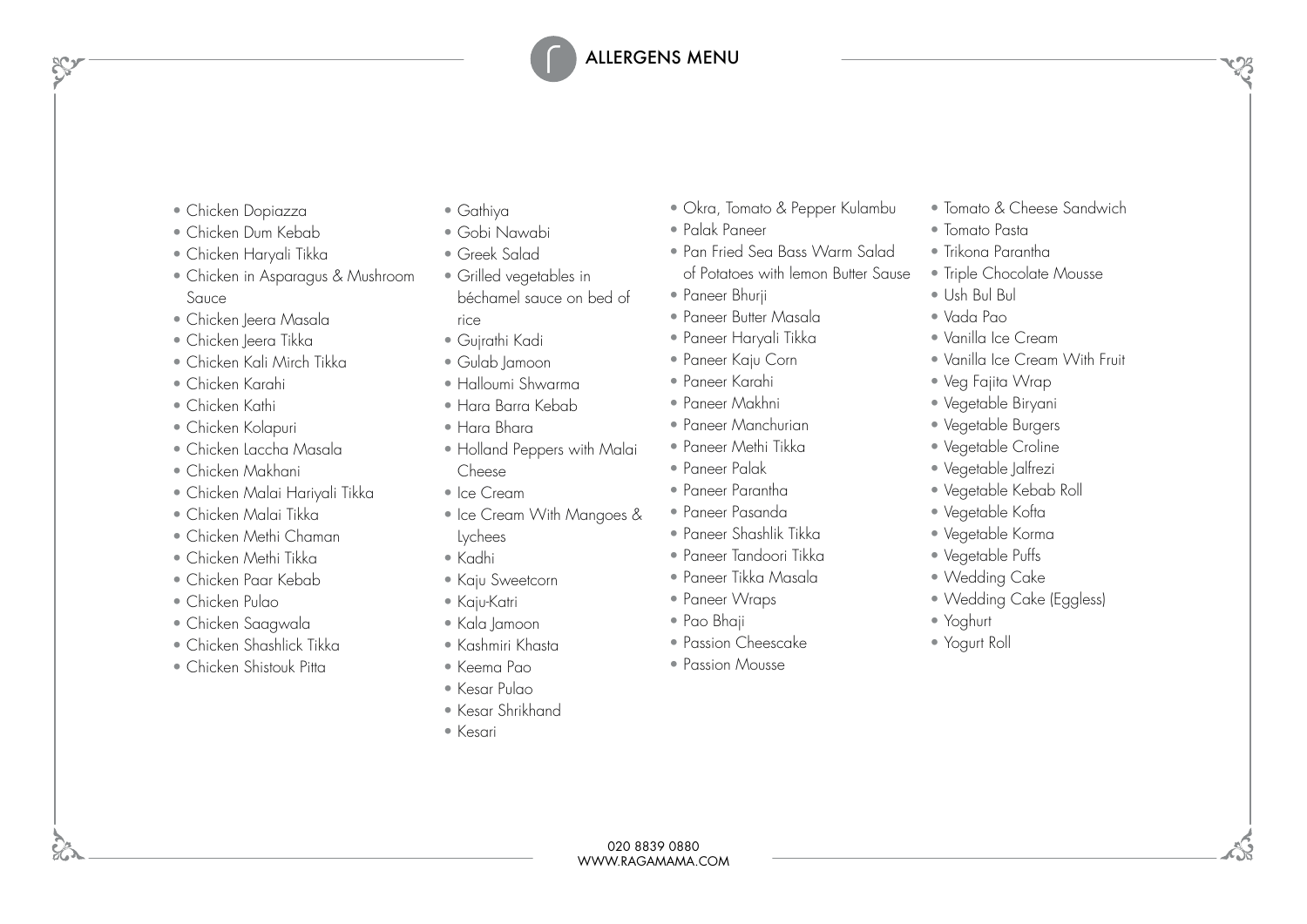# [E] - EGGS ALLERGENS

- Assorted Non-Veg Sandwiches
- Assorted Sandwiches
- Banofie Pie
- Cake
- Cheesecake
- Chicken Kali Mirch Tikka
- Chicken Malai Hariyali Tikka
- Chicken Malai Tikka
- Chicken Shwarma
- Chicken Sixty Five
- Chicken Tikka In Pitta
- Chicken Wraps
- Chocolate Brownie
- 
- 
- 
- 
- 
- Crepes

## [F] - FISH ALLERGENS

[G] - GLUTEN ALLERGENS

- Croissants
- Danish Pastries • Duck in Pita
- Fish & Chips
- Fruit Tart
- Lamb Kathi
- 
- Pear & Chocolate Tart
- Profiteroles
- Raga Chicken
- Raspberry Cheese Cake
- Shish Taouk
- Strawberry Cheesecake
- Summer Fruit Cheese Cake

• Pan Fried Sea Bass Warm Salad of Potatoes with lemon Butter Sause

- Triple Chocolate Mousse
- Wedding Cake

- Fish & Chips
- Fish Ajwaini Tikka
- Fish Amritsari Tikka
- Fish Chilly Basil
- Fish Koliwala
- Fish Lahori
- Fish Tak-a-Tak
- Fried Fish
- Kerala Fish Curry
- Masala Fish & Chips
- Mini Fish Goujorns & Chips
- 
- Thai Fish Chilli Basil

- Afghani Halwa
- Aloo Papdi Chat
- Aloo Parantha
- Aloo Pattie with Fruits, Sweetcorn & Spinach
- Chocolate Souffle Cup
- Churma Ladoo
- Cinnamon Apple Samosa
- Cocktail Dosa
- Lilva Kadhi
- Makki Roti
- Malai Kofta
- Malai Pooda

020 8839 0880 WWW.RAGAMAMA.COM

- Raspberry Cheese Cake
- Ribbon Sandwich
- Ringan Batata Nu Shaak
- Roasted Veg Pitta Pockets

• Chocolate Mousse • Chocolate Pyramid

- Chocolate Roulade
- Chocolate Souffle Cup

#### • Cookies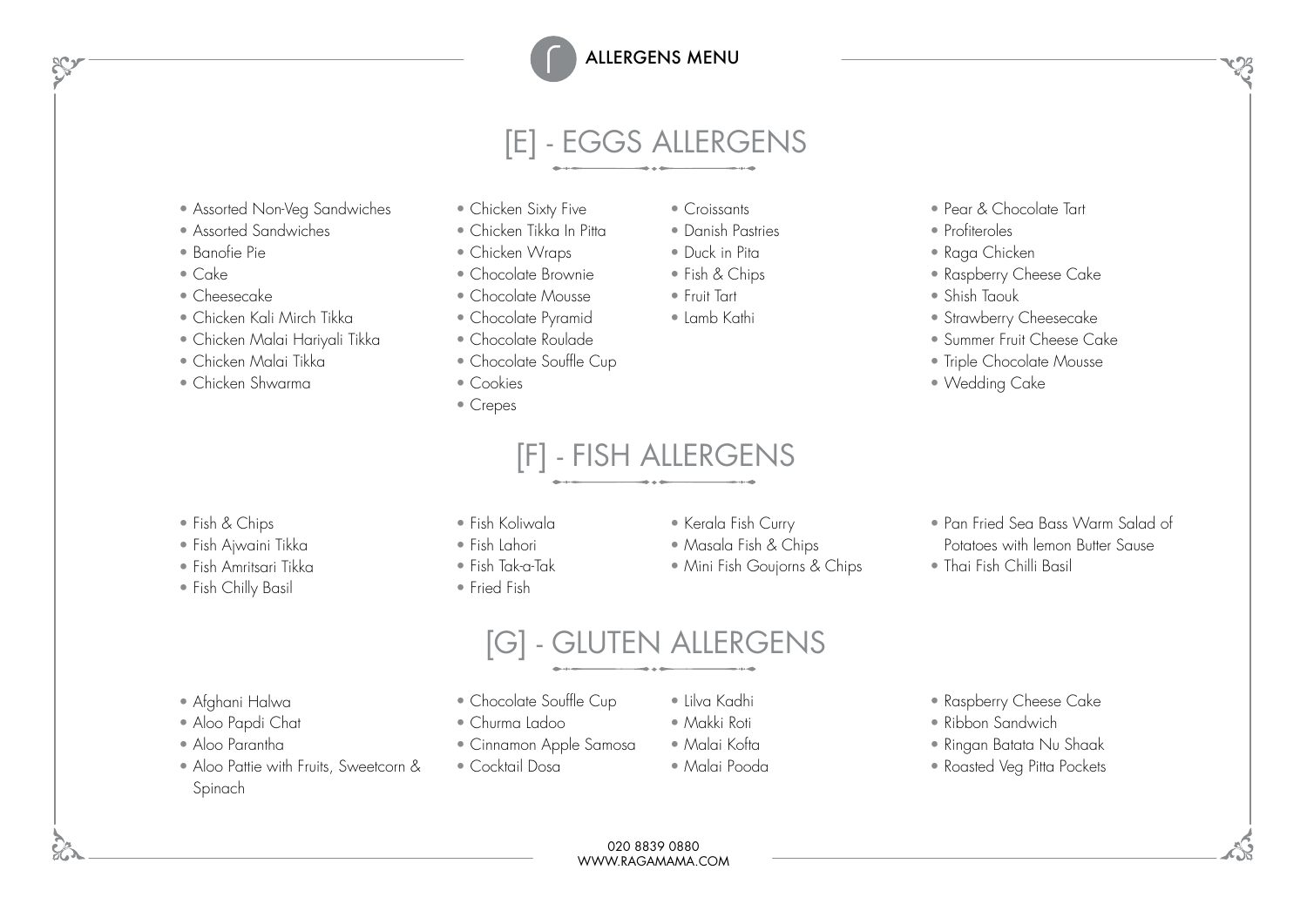- Aloo Tikki
- Amrit Pak
- Amritsari Tikki
- Assorted Non-Veg Sandwiches
- Assorted Sandwiches
- Assorted Veg Sandwiches
- Baklava
- Banofie Pie
- Batata Shaak
- Beetroot Cutlet
- Bellini Bhaji
- Besan Roti
- Bharela Ringana & Bateta
- Bhatura
- Bhelpoori Chat
- Bombay Bhel Mix
- Bombay Falooda
- Bombay Sandwich
- Boondi with Gulab Jamun
- Brushetta
- Bundi
- Bundi & Mini Jamun
- Bundi Ladoo
- Cabbage Varai
- Cake
- Cake (Eggless)
- Carrot Chilly Pickle
- Chat Baskets
- Cheese Sandwich
- Cheese Tomato Belini
- Cocktail Samosa
- Cocktail Uttapam
- Cookies
- Crepes
- Crispy Bhajia
- Croissants
- Daal Kachori
- Dabeli
- Dahi Vada
- Danish Pastries
- Delhi Wali Chaat
- Dhaniya Nan
- Dhokla Bhaji
- Donuts
- Duck in Pita
- Elaichi Cheesecake
- Elaichi Mousse
- Falafel
- Falafel Pitta Pockets
- Falafel Shwarma
- Fatoush
- Ferrero Rocher Barfi
- Fish & Chips
- Fish Chilly Basil
- Fruit Tart
- Garlic Nan
- Gobhi Manchurian
- Gobhi Parantha
- Golden Fried Prawns
- Gujrathi Kadi
- Mango Cheese Cake
- Margharita Pizza
- Meat Samosa
- Mediterranian Pasta Salad
- Methi Paranta
- Methi Roti
- Methi Thepla
- Mixed Bhaija
- Mixed Pakora
- Mixed Pickle
- Mogo Manchurian
- Mogo Masala
- Mogo Station
- Monthal
- Moroccon Cous Cous Salad
- Muffin
- Murgh Popcorn
- Mutter Paratha
- Naan
- Okra, Tomato & Pepper Kulambu
- Onion Salad
- Oriental Crispy Vegetables
- Palak Patta Chaat
- Pan Fried Sea Bass Warm Salad of Potatoes with lemon Butter Sause
- Panchranga Achar
- Paneer Manchurian
- Paneer Parantha

020 8839 0880 WWW.RAGAMAMA.COM

• Paneer Wraps

- Samosa
- Samosa Chana Chat
- Samosa chat
- Samosa without onion
- Satranai Kebab
- Sev Poori Chaat
- Sev puri
- Sevian Pulao
- Shahi Tukra
- Sheer Korma

• Shrikhand • Spicy Lychees

• Sheermal Naan

• Spinach Fatayer • Spring Rolls

• Spinach & Pea Lollipop

• Strawberry Cheesecake • Stuffed Jalapenos

• Thai Fish Chilli Basil • Thai Laab Gai Crostini

• Tomato & Cheese Sandwich

• Tiramisu

• Tomato Pasta • Trikona Parantha

• Summer Fruit Cheese Cake • Sweet Roti/ Paratha • Sweetcorn Roll • Tandoori Roti • Tava Parantha • Tava Roti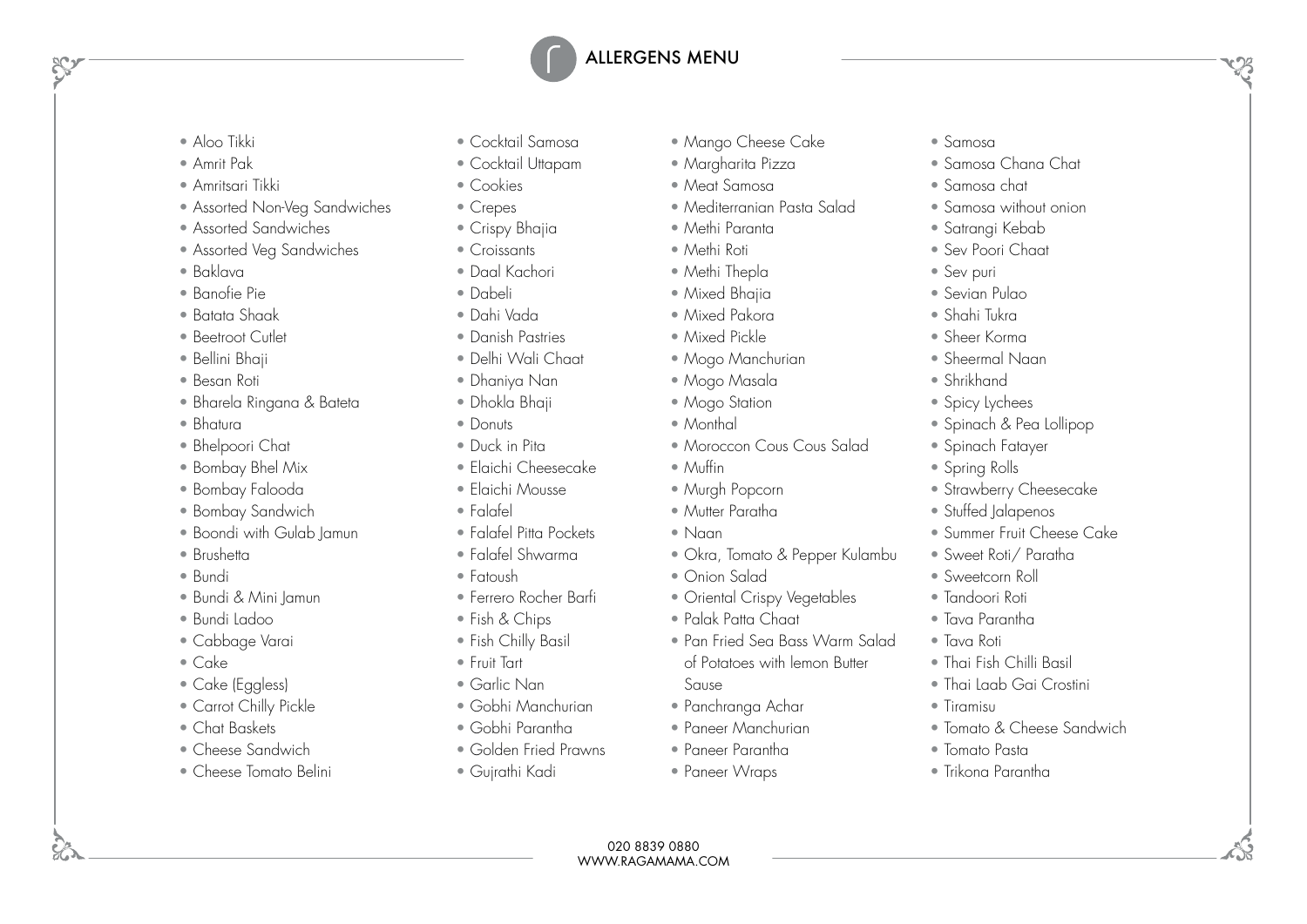- Cheesecake
- Chicken Black Bean sauce
- Chicken Burgers
- Chicken Chowmein
- Chicken Fried Rice
- Chicken in Asparagus & Mushroom Sauce
- Chicken Kebab in Pita
- Chicken Nuggets
- Chicken Reshmi Kebab
- Chicken Satay
- Chicken Shwarma
- Chicken Sixty Five
- Chicken Supreme
- Chicken Szechuan
- Chicken Tikka in Pita Pocket
- Chicken Tikka In Pitta
- Chicken Wraps
- Chilli Garlic Mogo
- Chilli Garlic Mushroom & Corn
- Chilli Mushroom
- Chilli Paneer
- Chilli Paneer on Bed of Hakka Noodles
- Chocolate Brownie
- Chocolate Pyramid
- Gulab Jamoon
- Halloumi Shwarma
- Hara Barra Kebab
- Hara Bhara
- Holland Peppers with Malai Cheese
- Hummus with Pita
- Jalebi
- Jerk Chicken
- Ioll of Rice
- Jungle Bhajia
- Jungle Pakora
- Kadhi
- Kaju-Katri
- Kala Jamoon
- Kalkattia Fruit Chat
- Kaloongi Nan
- Kashmiri Khasta
- Keema Pao
- Khandvi
- Kulcha Naan
- Laccha Parantha
- Lamb Burgers
- Lamb Gooler Haseena
- Lamb Kathi
- Lamb Kebab in Pita
- Lamb Kibeh
- Pani Puri
- Panjabi Samosa
- Pao Bhaji
- Passion Cheescake
- Pasta Pesto sauce
- Pasta Tomato Sauce
- Patra
- Pea Pattie Chana Chaat
- Pear & Chocolate Tart
- Peas Kachori
- Peas Pettice
- Penne pasta with arrabiata sauce
- Phool Khaja
- Pitta
- Plain Puri
- Poori
- Poppadum
- Profiteroles
- Punjabi Samosa
- Raga Chicken
- Raj Kachori Chaat
- Rajasthani Kebab
- Rajasthani Khasta

020 8839 0880 WWW.RAGAMAMA.COM

• Rajasthani Lollypop

- Triple Chocolate Mousse • Undhiyu
- Ush Bul Bul
- Vada Pao
- Veg Fajita Wrap
- Veg Manchurian on bed of Fried rice
- Veg Roll
- Vegetable Burgers
- Vegetable Chowmein
- Vegetable Croline
- Vegetable Dumplings
- Vegetable Fried Rice
- Vegetable Haka Noodles
- Vegetable Kebab Roll
- Vegetable Manchurian
- Vegetable Pattice
- Vegetable Puffs
- Vegetable Rolls
- Vegetable Stir-fried
- Vegetable Szechuan
- Vegetable Tempura
- Vegetable Wraps
- Vegetables in Black Bean Sauce
- Wedding Cake
- Wedding Cake (Eggless)
- Yogurt Roll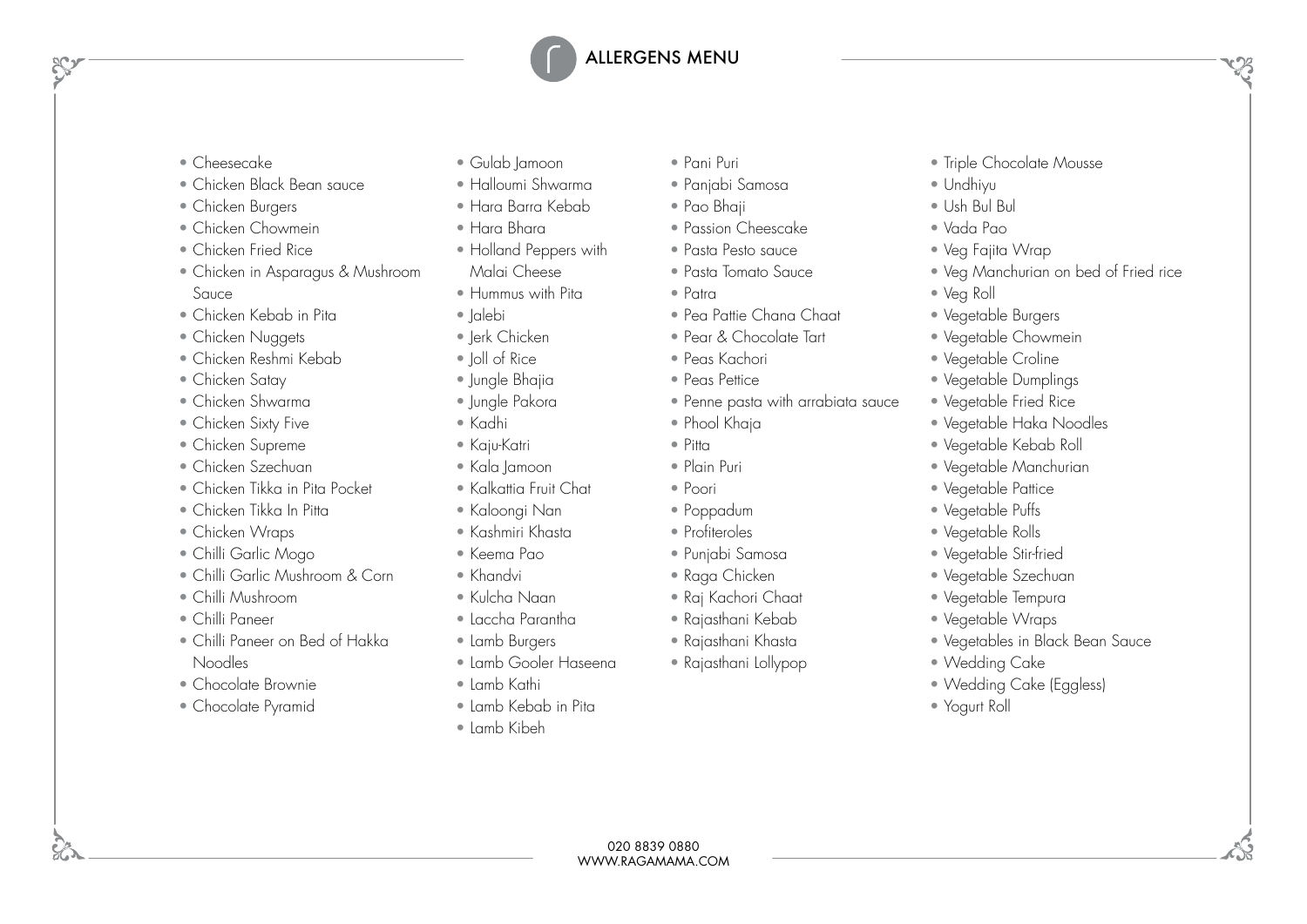# [M] - MUSTARD ALLERGENS

- Achari Aloo
- Achari Aloo Baingan
- Achari Baingan
- Aloo Baingan
- Aloo Benarsi
- Aloo Capsicum
- Aloo Dry
- Aloo Rasawala
- Aloo Saag
- Aloo Saak
- Aloo Saak Rasawala
- Amrit TadkeWala Dahi
- Arbi Masala
- Aubergine Curry
- Baingan & Peas
- Baingan Bhartha
- Baingan Masala
- Banarsi Kofta
- Batata Shaak
- Bean Poriyal
- Bharela Ringana & Bateta
- Bharwan Baingan
- Bhindi & Karela
- Bhindi Benarsi
- California Rolls
- Carrot Chilly Pickle
- Chicken Kathi
- Chicken Korma
- Chicken Sixty Five
- Chicken Tikka In Pitta
- Chicken Wraps
- Cholley
- Cocktail Dosa
- Cocktail Samosa
- Cocktail Uttapam
- Daal
- Daal Bukhara
- Daal Makhanni
- Dhokla Bhaji
- Duck in Pita
- Faradi Potato
- Fish Amritsari Tikka
- Fish Koliwala
- Fish Lahori
- Fish Palki
- Fish Tak-a-Tak
- Gajar March
- Gobhi Aloo
- Gobhi Mutter
- Gobi Nawabi
- Gujrathi Kadi
- Jeera Aloo
- Lamb Chops
	- Lamb Hyderabadi
- Lamb Kathi
- Lamb Marba
- Lamb Shashlik Tikka
- Lamb Sikampuri Kebab
- Lamb Tikka
- Lilva Kadhi
- Lime Pickle
- Mango Pickle
- Mix Veg
- Mixed Pickle
- Mixed Vegetable
- Mushroom Mutter
- Mushroom Spring Onion
- Mysore Daal
- Paithanga Piratel
- Palak Aloo
- Palak Kofta
- Palak Lotousroots
- Palak Mushrooms
- Palak Sweetcorn
- Panchranga Achar
- Paneer Karahi
- Paneer Wraps

020 8839 0880 WWW.RAGAMAMA.COM

• Patra

- Salted Lassi
- Sambhar
- Sambharo
- Samosa
- Samosa without onion
- Sarson Ka Saag
- Spinach Fatayer
- Spring roll
- Surti Undhiyu
- Tava Aloo
- Tava Arbi
- Tava Baingan
- Tava Bhindi
- Tava Karela
- Tava Paneer
- Tilapia Fish Curry
- Tinda Mulayam
- Tindora Capsicum

• Vegetable Chowmein • Vegetable Fried Rice • Vegetable Haka Noodles

• Vegetable Jalfrezi

• Veg Manchurian on bed of Fried rice

- Tuver Ringer
- Ulunthu Vadai

• Undhiyu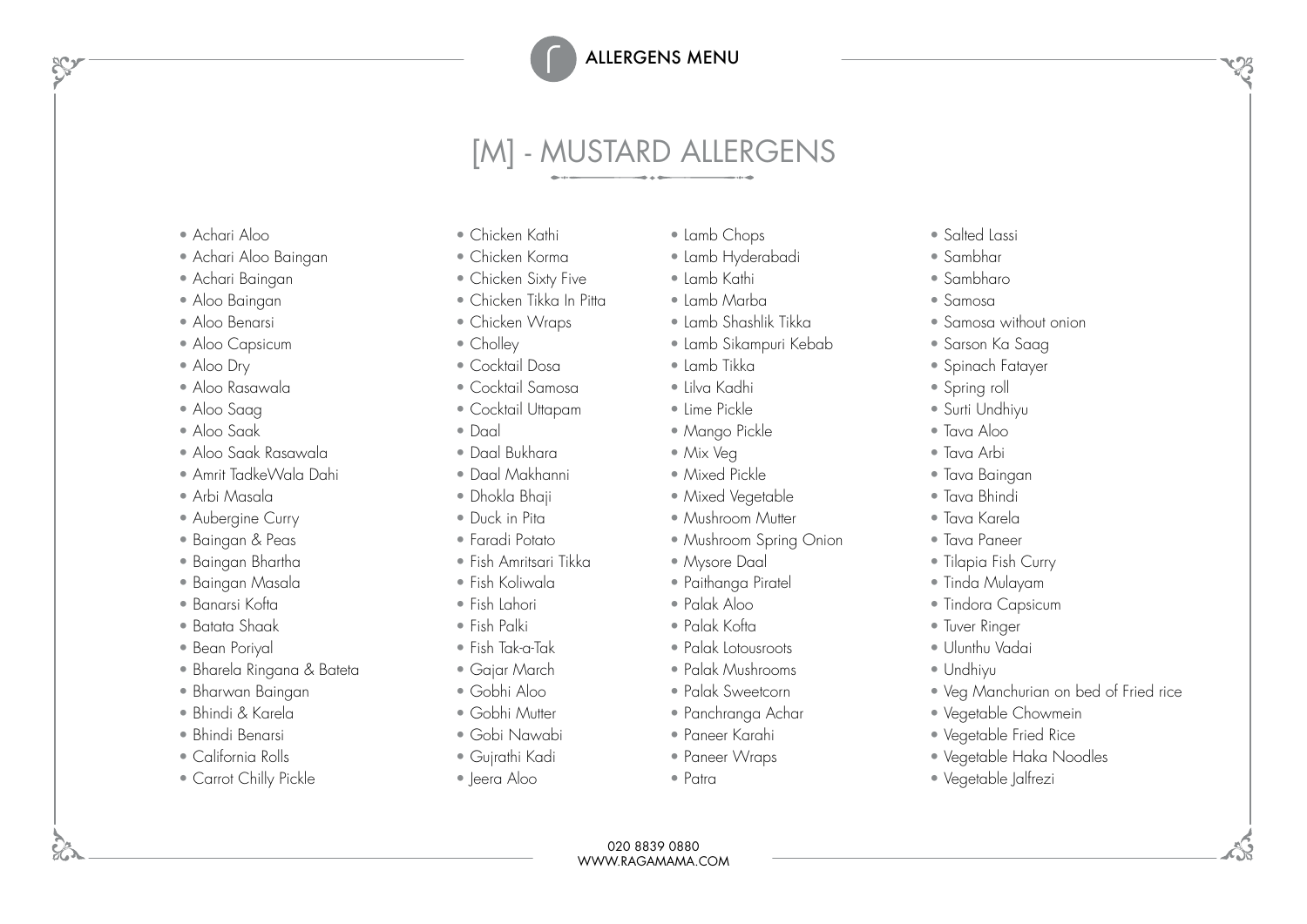- Carrot Sambal
- Channa Masala
- Chicken Achari Tikka
- Chicken Adda
- Chicken Chowmein
- Chicken Fried Rice
- Chicken In Banana Leaf
- Chicken Karahi

- Afghani Halwa
- Afghani Pulao
- Aloo Hyderabadi
- Aloo Methi
- Aloo With Peanuts
- Amrit Pak
- Amritsari Tikki
- Angoori Rasmalai
- Baklava
- Banarsi Kofta
- Barfi
- Bombay Bhel Mix
- Bombay Falooda
- Boondi with Gulab Jamun
- Bundi
- Bundi & Mini Jamun
- Jungle Pakora
- Kadhi
- Karele Stuffed
- Kerala Fish Curry
- Khandvi
- Lamb Achari Tikka
- Lamb Boti Kebab
- Lamb Chop Masala
- Pindi Chana Masala
- Prawn Bhuna
- Prawn Goan Curry
- Prawn Masala
- Punjabi Kadhi Pakora
- Raga Chicken
- Rasam

[N] - NUTS ALLERGENS

• Ringan Batata Nu Shaak

- Vegetable Kofta
- Vegetable Manchurian
- Vegetable Stir-fried
- Vegetable Tava Masala
- Vegetable Wraps
- Wasabi Prawns

- Chicken Tikka Masala
- Chocolate Roulade
- Chum Chum
- Churma Ladoo
- Cinnamon Apple Samosa
- Cocktail Dosa
- Cocktail Idli
- Cocktail Uttapam
- Crème Brule
- Danish Pastries
- Ferrero Rocher Barfi
- Gajjar Halwa
- Gobi Nawabi
- Gulab Jamoon
- Kaju Sweetcorn
- Kaju-Kutri
- Lamb Kibeh
- Lamb Ouzi With Rice
- Lamb Pasanda Korma
- Makhni Vegetable
- Malai Kofta
- Malai Kulfi
- Malai Paneer Corn Kebab
- Malai Pooda
- Mango Kulfi
- Mango Shrikhand
- Methi Malai Mutter
- Methi Malai Paneer
- Mithai
- Mohanthal
- Monthal
- Moong Badam Halva
- Pasta Pesto sauce
- Payasam
- Penne pasta with arrabiata sauce
- Pesto Paneer
- Phirni
- Phool Khaja
- Pista Kulfi
- Rabri
- Ragda Pattice
- Rajma Sweetcorn
- Rasgulla
- Rasmalai
- Sevian Pulao
- Shahi Tukra
- Sheer Korma
- Shish Taouk

- 
- 
-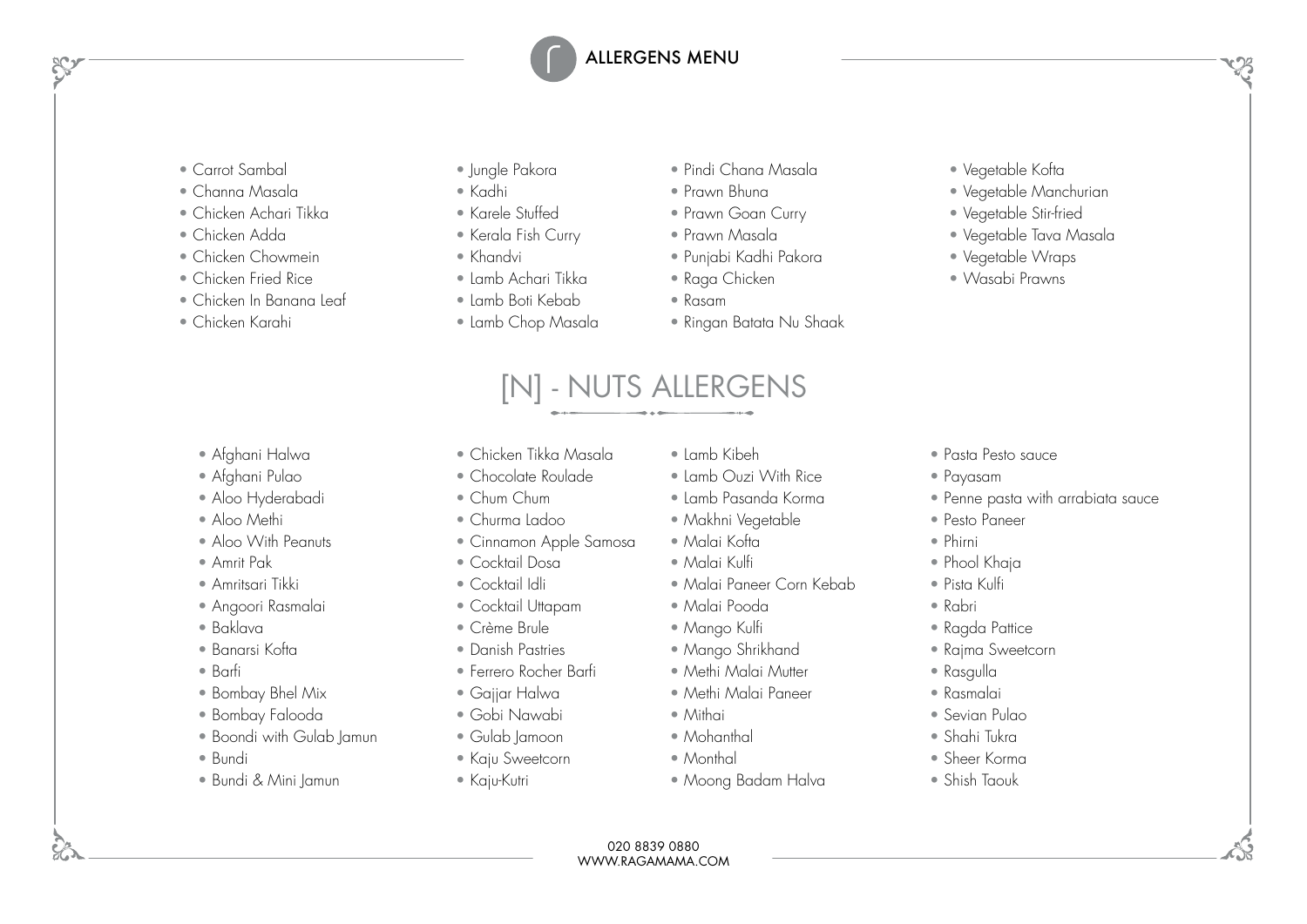- Bundi Ladoo
- Butter Chicken
- Butter Naan
- Cake
- Cake (Eggless)
- Chicken Biryani
- Chicken Korma
- Chicken Methi Chaman
- Kala Jamoon
- Kesar Shrikhand
- Khandvi
- Kheer Maharani
- Kukad Makhani
- Kulfi Falooda
- Lamb Biryani
- Lamb Hyderabadi
- Murah Patial Shahi
- Mutter Paneer
- Paneer Butter Masala
- Paneer Kaju Corn
- Paneer Makhni
- Paneer Pasanda
- Paneer Tikka Masala
- Paneer, Mushroom, Mutter Makkai
- Shrikhand
- Stuffed Sun Blushed Tomatoes
- Sweetcorn Roll
- Tiramisu
- Ush Bul Bul
- Vegetable Korma
- Wedding Cake

• Sabudana Vada • Vegetable Satay

• Wedding Cake (Eggless)

## [P] - PEANUTS ALLERGENS

• Bombay Bhel Mix

#### • Chicken Satay

- Khandvi
- Mango & Papaya Salad
- Peas Pettice
- Ragda Pattice

## [S] - SOY ALLERGENS

- Aloo Hyderabadi
- Bombay Falooda
- Cheesecake
- Chicken Black Bean sauce
- Chicken Chowmein
- Chicken Fried Rice
- Chicken Satay
- Chicken Sixty Five
- Chicken Szechuan
- Chicken Tikka In Pitta
- Chicken Wraps
- Chicken Yakitori
- Chilli Paneer on Bed of
- Hakka Noodles
- Chilly Garlic Prawns
- Duck in Pita
- Duck Rolls
- Honey Chilli Potatoes
- Ice Cream
- Ice Cream With Mangoes
- & Lychees
- Jeera Pulao • Kimchi Salad
- 
- Lamb Gooler Haseena
- Mogo Station
	-
	- Onion Salad
	- Paneer Manchurian
	- Pani Puri
	- Passion Cheescake
	- Pear & Chocolate Tart
	- Prawns Chilli Basil
	- Raga Chicken
	- Spring Rolls
	-
	- Stir Fried Vegetables
- Veg Manchurian on bed of Fried rice • Vegetable Chowmein
- Vegetable Fried Rice

• Veg Fried Rice

• Vegetable Haka Noodles

• Triple Chocolate Mousse • Vanilla Ice Cream

• Vanilla Ice Cream With Fruit

- Vegetable Kebab Roll
- Vegetable Manchurian
- Vegetable Noodles
- Vegetable Szechuan

- 
- 
- Okra Spring onion
- 
- 
- 
- 
- 
- 
- 
- Raspberry Cheese Cake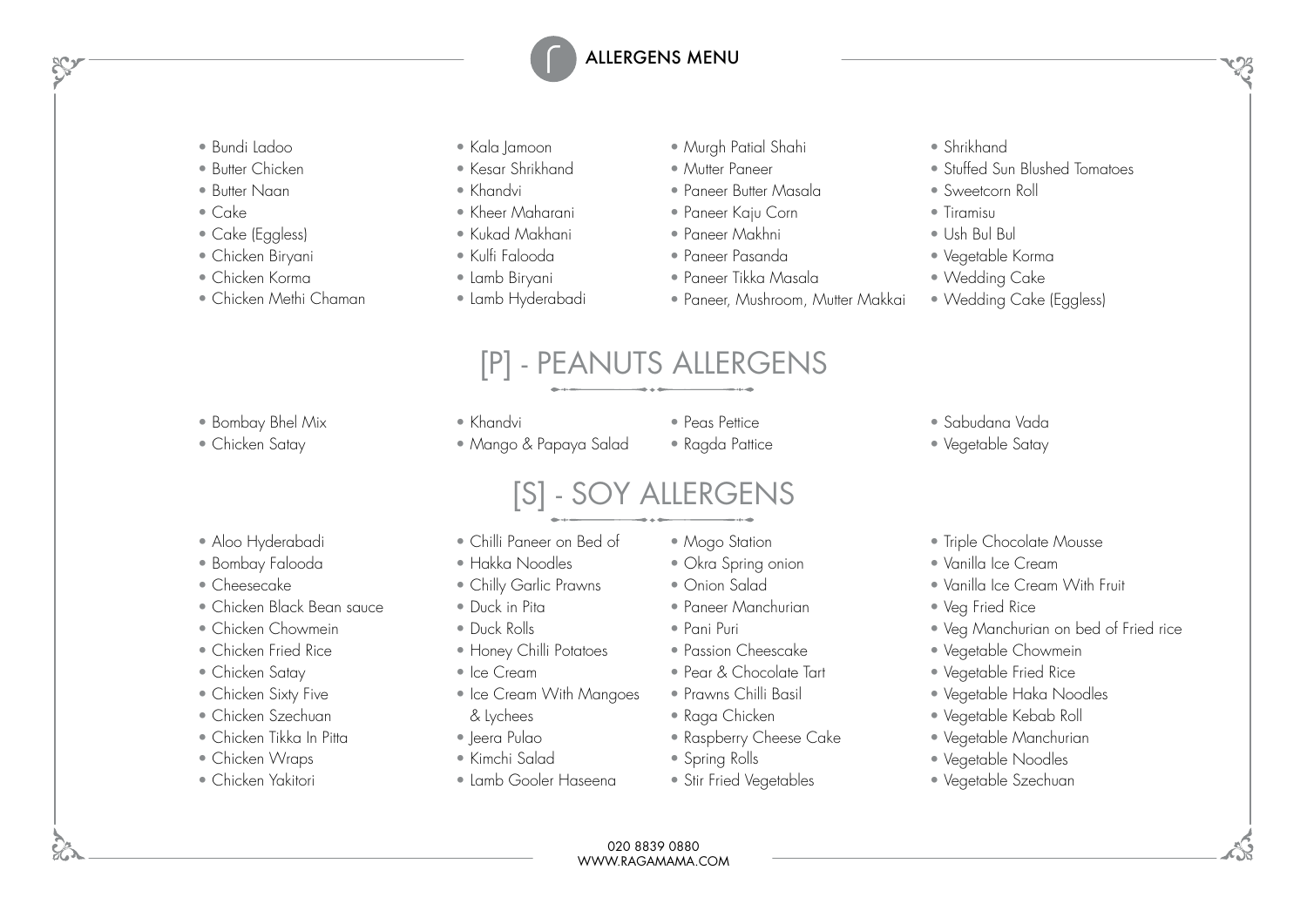- Chilli Chicken Masala
- Chilli Garlic Mogo
- Chilli Garlic Mushroom & Corn
- Chilli Paneer
- Lamb Kathi
- Mango Cheese Cake
- Methi Roti
- Mexican Salad
- Mogo Manchurian
- Strawberry Cheesecake
- Summer Fruit Cheese Cake
- Thai Fish Chilli Basil
- Thai Red Vegetable Curry
- Tomato Pasta
- Vegetable Tempura
- Vegetable Wraps

• Ringan Batata Nu Shaak • Salt & Pepper Prawn

- Vegetables in Black Bean Sauce
- [SD] SULPHAR DIOXIDE ALLERGENS

- Afghani Halwa
- Aloo Dry
- Aloo Pattie with Fruits, Sweetcorn & Spinach
- Aloo Rasawala
- Aloo Saak
- Assorted Non-Veg Sandwiches
- Assorted Sandwiches
- Assorted Veg Sandwiches
- Aubergine Curry
- Batata Shaak
- Bellini Bhaji
- Bharela Ringana & Bateta
- Bhindi & Capsicum
- Bombay Aloo
- Bombay Sandwich
- Cake
- Cake (Eggless)
- Carrot Chilly Pickle
- Chana Masala
- Chicken Black Bean sauce
- Chicken In Banana Leaf
- Chocolate Roulade
- Cinnamon Apple Samosa
- Cocktail Dosa
- Cocktail Uttapam
- Crispy Bhindi
- Croissants
- Daal Makhani
- Daal Tadka
- Dabeli
- Danish Pastries
- Donuts
- Duck in Pita
- Duck Rolls
- Falafel
- Falafel Shwarma
- Faradi Potato
- Fatoush
- Fresh Fruit
- Fresh Fruit Salad
- Gobhi Manchurian
- Greek Salad
- Gwar Masala
- Lamb Kathi
	- Lime Pickle
- Mango Pickle
- Mari Mogo
- Masala Chips
- Methi Gota
- Methi Paranta
- Methi Roti
- Methi Sweetcorn
- Mexican Salad
- Mix Veg
- Mixed Bhajia • Mixed Pakora
- Mixed Pickle
- Mogo Manchurian
- Mogo Masala
- Mogo Station
- Muffin
- Okra Spring onion
- Onion Salad
- Palak Paneer
- Palak Sweetcorn
- 
- Thai Red Vegetable Curry
- Tindora Capsicum
- Tomato Pasta
- Tuver Ringer

020 8839 0880 WWW.RAGAMAMA.COM

- Spicy Lychees • Sprouted Mag • Stir Fried Vegetables
	- Surti Undhiyu

• Sambharo • Sarson Ka Saag

- Sweetcorn Roll
- Tabbouleh
- Taboulleh, Vine Leaves, Yellow & Brown Olives with Garlic
- Tandoori Roti
- Tava Parantha
- Tava Roti
- Thai Fish Chilli Basil
- Thai Green Chicken Curry
- Thai Green Curry with Tofu